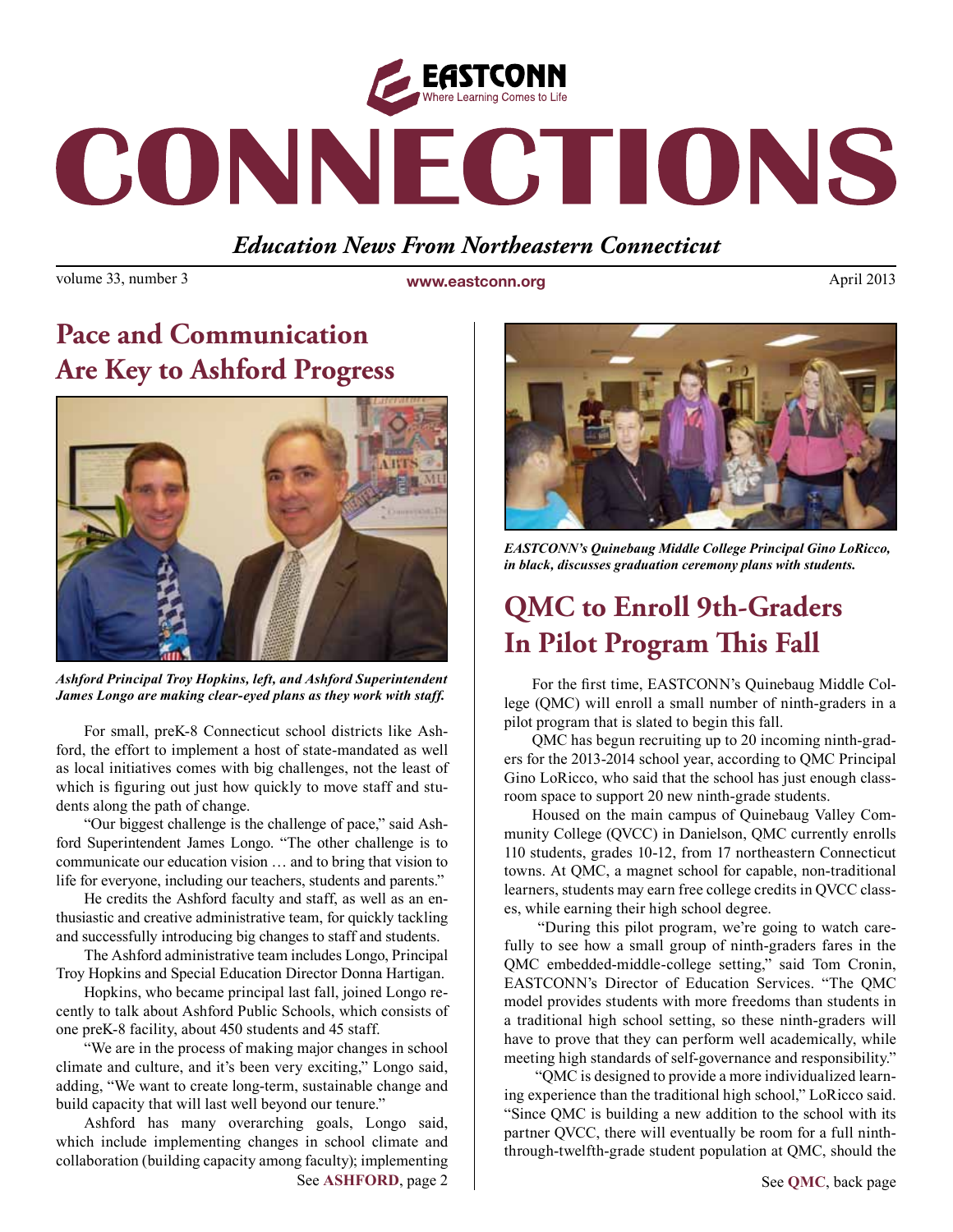### **View the EASTCONN Events Calendar at<www.eastconn.org>**

#### **ASHFORD**, from page 1

curriculum and instruction shifts with a school-wide focus on writing (aligned with Common Core State Standards); and using data to inform instruction, assessment and intervention.

 "We are also developing school and teacher leadership capacity," said Hopkins, "which is critical. At the same time, we are working hard to make sure that we connect everything to a vision, so teachers don't get overwhelmed and we can all support each other in a cohesive way."

Ashford faculty has grown more confdent about taking on leadership roles, Hopkins and Longo said, in part because of long-term, clear-eyed planning and in part because of professional development provided by EASTCONN staff.

"Ashford has shown the positive impact of strategic planning," said EASTCONN Coordinator of Professional Learning Amy Drowne. "By having a plan in place for aligning initiatives around teaching practice and student outcomes, they are building a collaborative and collegial culture."

 Ashford teacher Jennifer Lindsay agreed, saying that leadership and capacity among Ashford faculty has grown.

"We all wear many different hats because we're such a small district," said Lindsay. "But we also have taken ownership of the changes that we are implementing here. [Ashford administrators] have given teachers a variety of leadership roles, including leading committees, which is good," she said.

 Other successful initiatives include a commitment to becoming a school that trains beginning teachers (they have four interns this year); providing a designated science instructor at every grade level; establishing school-wide teacher writing goals aligned with the CCSS; embracing new strategies for dealing with students' behavioral problems; providing breakfast for all students, regardless of income; and data teams and data coaches, trained in collaboration with EASTCONN.

Longo said Ashford has benefted from other EASTCONN resources, including its CCSS Consortium; teacher evaluation workshops; the PreK-8 Principal's Consortium; the Regional Staff Development Council; the Assessment Café (preparing for Smarter Balanced assessments); the Administrator's Book Club; leadership coaching; and TEAM training.

 "These resources help us feel like we're staying connected and sharing new ideas," said Hopkins. "It's a real help to have EASTCONN there, because they support us in so many ways."

To learn more, contact EASTCONN's Amy Drowne, at adrowne@eastconn.org, or reach her at 860-455-1591.

#### **EASTCONN** *Connections*

Writer/Editor: Teddie Sleight ~ tsleight@eastconn.org Assistant: Cindy Laurendeau ~ [claurendeau@eastconn.org](mailto:claurendeau@eastconn.org)

**[Communications Department](%20mailto:connections@eastconn.org)** [Dotty Budnick](mailto:dbudnick@eastconn.org), Director  $\sim$  [dbudnick@eastconn.org](http://mailto:dbudnick@eastconn.org)

**EASTCONN Administration**

Paula M. Colen, Executive Director

**EASTCONN**, 376 Hartford Turnpike, Hampton, CT 06247 860-455-0707 Fax: 860-455-0691



*"So, this is a purple potato and this green, leafy stuff is kale??" Students from different schools learned all about unusual veggies, while making new friends at an Interdistrict Grant Program.* 

## **Unusual Veggies, New Friendships Flourish at Interdistrict Program**

Most of the second-graders in the Hartford classroom had never seen an artichoke before, nor had they any idea what kale was, or that leeks tasted like onions. And who knew that carrots, beets, rutabagas and potatoes grew underground?

As part of EASTCONN's Interdistrict Grant Program, *Farming the Land and the Sea*, about 150 second- and thirdgraders from Hartford, Andover, Plainfeld and Windham recently spent an engaging afternoon at the Expeditionary Learning Academy at Moylan School (ELAMS) in Hartford, learning all about state-grown produce.

But *Farming the Land and the Sea* is about a lot more than strange, new vegetables.

"The most valuable piece is getting the kids together," said ELAMS second-grade teacher Lori Koplin. "Their new [interdistrict] friendships are just so amazing. They really don't care what you look like; they are just glad to spend time with someone new and to eat with them. It's such a great program because it doesn't focus *just* on farming the land and the sea; it's really about diversity and I'm really thrilled to be a part of it."

 "All our students have fun learning about where their food comes from, but it's also a delightful discovery to make new friends from different backgrounds," said EASTCONN Staff Developer Esther Soffer Roberts, who coordinates the grant.

Funded by the CSDE, the grant enables cross-district groups of second- and third-graders to increase their understanding of diversity, while increasing their academic skills.

During the vegetable activity at ELAMS, interdistrict student groups examined, categorized, sorted and drew their vegetables, fnally recording and then discussing their fndings.

"Many students, and even a couple of teachers, couldn't identify the more unusual vegetables, like leeks, parsnips and jicama," said Roberts.

When they are not meeting face-to-face, students from different schools are pen-pals, a revelation for Koplin's students. "It was almost magical for my kids. To get a letter in the mail that is addressed to them is a wonderful, new experience."

Learn more from EASTCONN's Grant Coordinator Nancy Vitale at nvitale@eastconn.org, or reach her at 860-455-1568.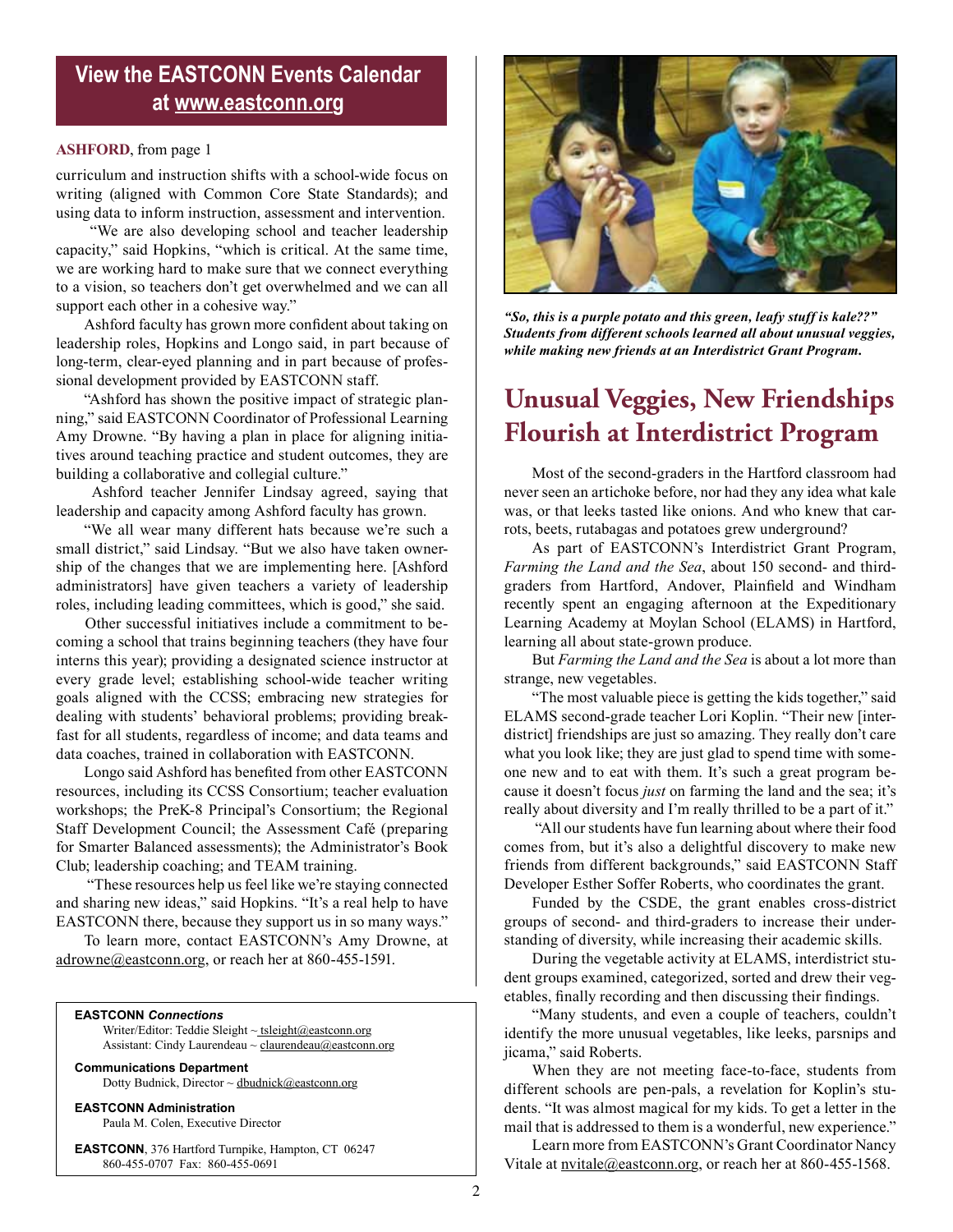## **EASTCONN Professional Notes**



EASTCONN Adult Programs support person **Nancy Whitehead** has been honored by the Connecticut Association for Adult and Continuing Education (CAACE) with a 2013 Support Staff of the Year Award. Whitehead, who works at EASTCONN's Northeast Learning Center in Danielson, will receive her award at the CAACE Con-

*Nancy Whitehead*

ference in April.



Human Resources Director **Steven Wapen**, who is also an independent historian, has been invited to present two history lectures this spring, the frst in April at the H. Lee White Marine Museum in Oswego, New York, and the second in May at the Eighteenth Annual War College of the Seven Years' War conference at Fort Ticonderoga, New York, in the Deborah Clarke Mars

*Steve Wapen*

Education Center. Wapen's Oswego lecture is titled "Remembering United Nations Week, 1943 Oswego Celebration" and the Fort Ticonderoga lecture will explore "The Lost Rum at Oswego, 1756."



EASTCONN Early Childhood Specialist **Debra Stipe** will present a paper on "Oral Language" at the Goodwin College Literacy Conference in May. Stipe's presentation will focus on teaching experiences and strategies for developing children's oral language through conversation, open-ended questions and vocabulary development.

*Debra Stipe*



 $\bf 66.66$ 

*At EASTCONN's Hampton Conference Center, U.S. Rep. Joe Courtney, center, met with a group that included EASTCONN Executive Director Paula M. Colen, far left, and EASTCONN Director of Early Childhood Initiatives Elizabeth Aschenbrenner to discuss mental-health-care challenges facing NE Connecticut.* 

# **I-BEST Pilot O"ers GED and Technology Skills-Building**



*EASTCONN Adult Programs and I-BEST instructor Shelly LaDuke helps an I-BEST student master critical business skills.* 

EASTCONN is partnering with both state and federal funders to pilot a new skills-building program that will simultaneously prepare students for the GED and teach them critical business technology skills, so they can compete for higherpaying jobs.

This contextualized program, called I-BEST, is the frst of its kind in northeastern Connecticut, and partners EAST-CONN with the Connecticut State Department of Education and CTWorks, a federally funded program of the Eastern Connecticut Workforce Investment Board. EASTCONN administers I-BEST, an acronym for Integrated Basic Education and Skills Training.

Initially, the I-BEST pilot is being offered to 12 participants, ages 17 and older, who will take classes at EAST-CONN's Northeast Learning Center in Danielson. Through I-BEST classes, students will obtain national certifcations in need-to-know general computer skills, as well as in social learning platforms like Edmodo and software applications like Microsoft Office, Quickbooks and Adobe, among others. Students will also be expected to job-shadow.

"I-BEST will prepare students to take the GED exam, even as they are learning the technology skills necessary to land higher-paying jobs in an office setting," said Richard Tariff, EASTCONN's Director of Adult Programs.

"I-BEST will also prepare students to enter college or qualify them for additional vocational training," Tariff said.

Students must be referred to the I-BEST pilot program by CTWorks, Tariff said.

 "Our ultimate goal is to provide students with crucial skills, so they can meet the demands of today's workplace," said Tariff.

To learn more about I-BEST, contact EASTCONN's Assistant Director of Adult Programs Suzanne Cimochowski at 860-779-3770, or at scimochowski@eastconn.org.